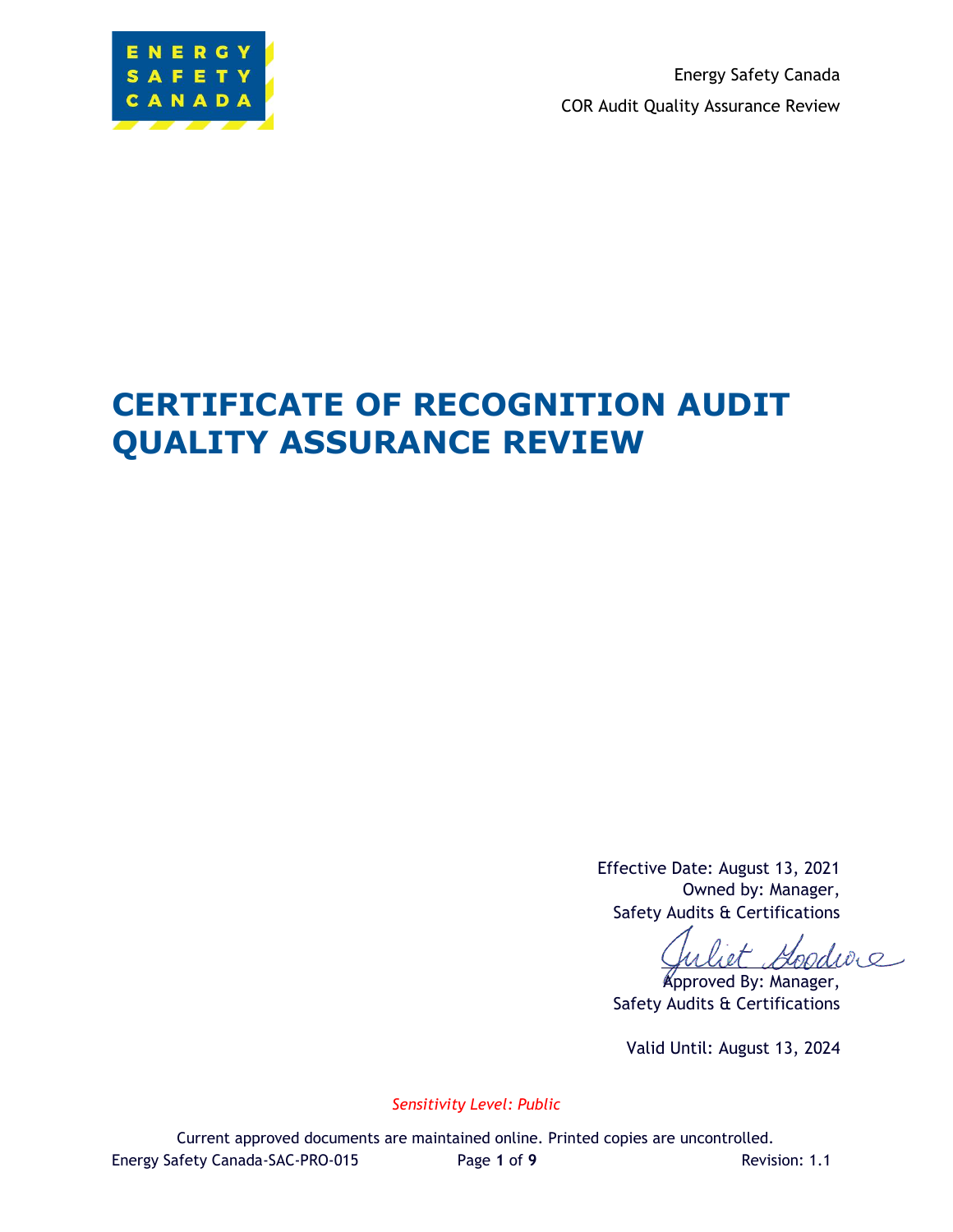

### **SUMMARY OF CHANGES**

This Summary shows:

- All changes from last approved and published document
- The location within the document where the changes have been made

| <b>Version</b> | Date                 | Author(s)       | <b>Revision Notes</b>                                                                                                                                                                                                   |
|----------------|----------------------|-----------------|-------------------------------------------------------------------------------------------------------------------------------------------------------------------------------------------------------------------------|
| 1.0            | November 14,<br>2018 | Melissa Mass    | This is the first revision of the<br><b>COR Audit Quality Assurance</b><br>Review. This revision brings the<br>Procedure template into<br>alignment with the templates<br>used by the Governing Documents<br>Framework. |
| 1.1            | June 23, 2021        | Divine Agboadoh | 3 Year review                                                                                                                                                                                                           |

Requirements changed in the new revision will be identified with a revision triangle **R3**beside it.

# **SUMMARY OF REVIEWERS**

The following people were involved in the review of this Procedure.

| <b>Name</b>     | <b>Position</b>                           |
|-----------------|-------------------------------------------|
| Juliet Goodwin  | Manager, Safety Audits and Certifications |
| Divine Agboadoh | Quality Assurance                         |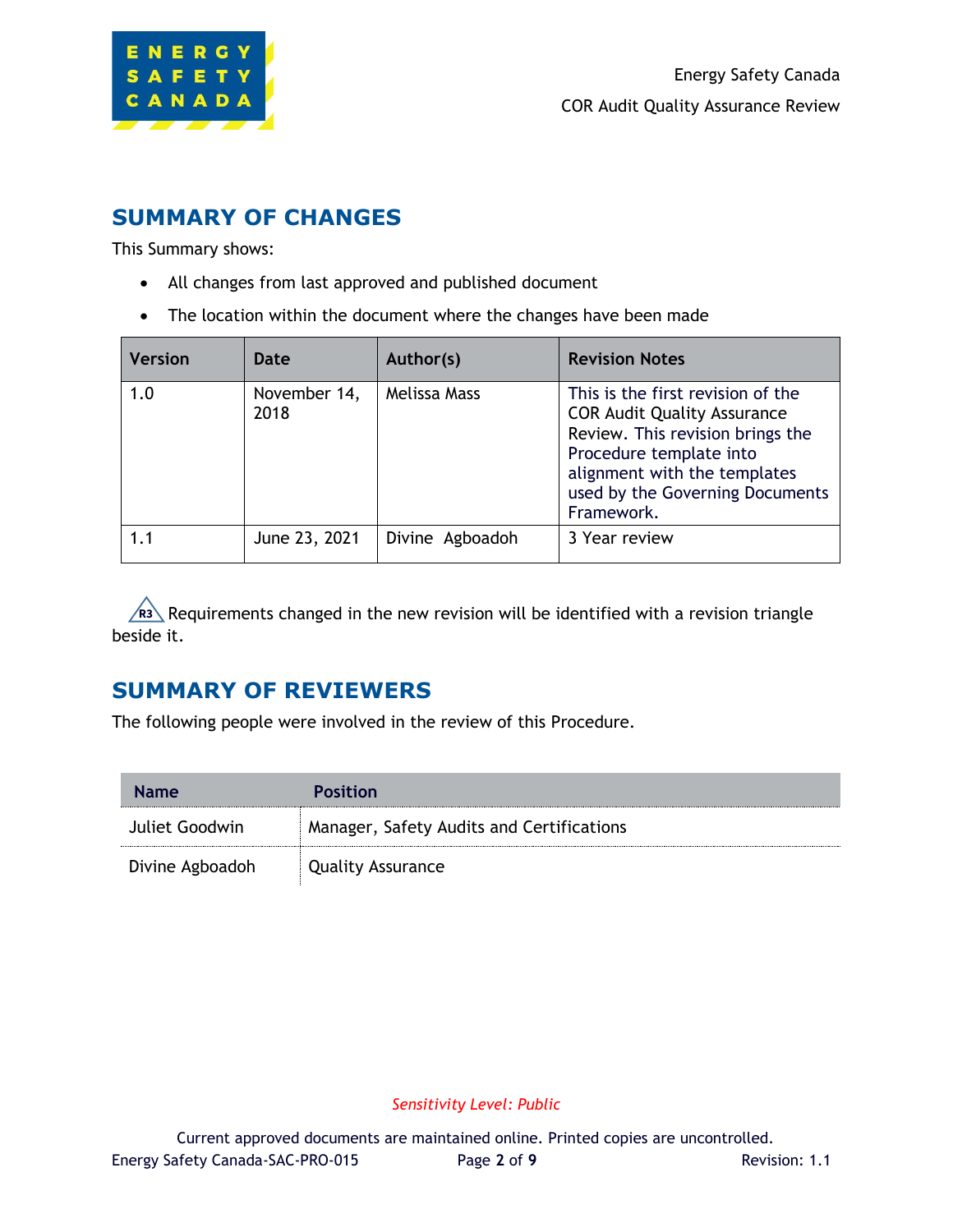

### **TABLE OF CONTENTS**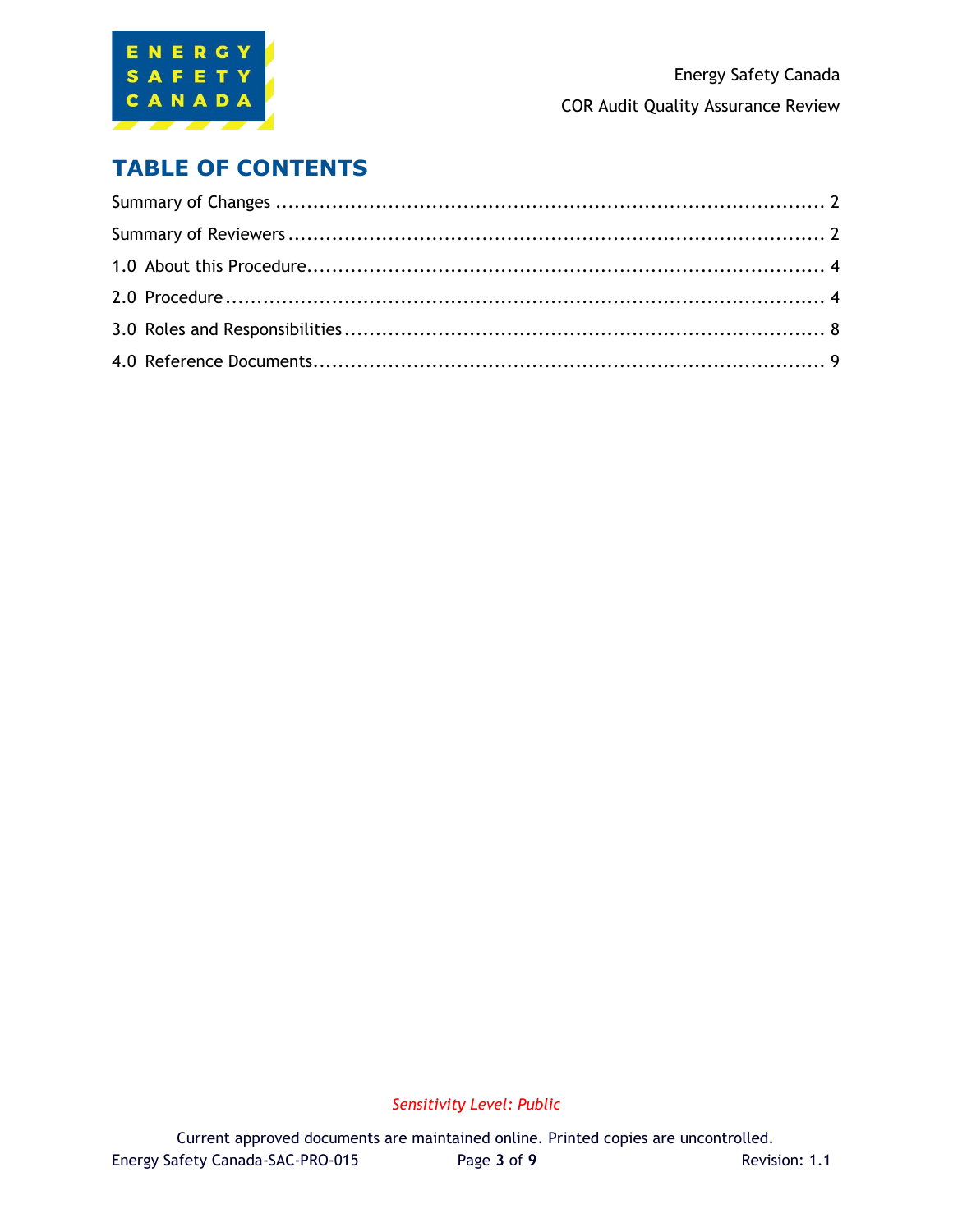

# **1.0 ABOUT THIS PROCEDURE**

#### $1.1$ **Purpose and Direction**

Certificate of Recognition (COR) audit reports must pass a quality assurance (QA) review by Energy Safety Canada before they can be approved for the purposes of COR certification or maintenance. The audit QA review ensures that the reports meet all applicable Energy Safety Canada and provincial standards for fully completed information, adequate and representative sampling, and the correct application of the auditing process.

Since there are some important differences in the COR and SECOR QA review process, these have been addressed as distinct procedures.

#### $1.2$ **Scope**

Reviews of audit reports finished by a COR auditor verify that the submitted documentation is complete and ensure that the employer's Health and Safety Management System meets the minimum provincial standards for COR certification or maintenance.

#### $1.3<sub>1</sub>$ **Target Audience**

The target audience for this document is all Energy Safety Canada personnel in any work location. This includes Employers and Auditors.

# **2.0 BACKGROUND AND FRAMEWORK R2**

Energy Safety Canada supports an audit review process that adds the following to an employer's health, safety and management system:

- Adds value
- Supports the continued health and safety of the worker
- Aligns with governing body standards

Therefore, the Energy Safety Canada audit review process is developed to be flexible to support the various business types in the oil and gas industry.

#### **3.0 PROCEDURE**

- 3.1.1 Audit reports completed for certification or maintenance of a COR, or Energy Safety Canada Health and Safety Auditor Certification must successfully pass an Energy Safety Canada audit QA review before the audit report can be approved.
- Energy Safety Canada's COR Audit QA Review Form will be the document used to evaluate the quality of the audit report.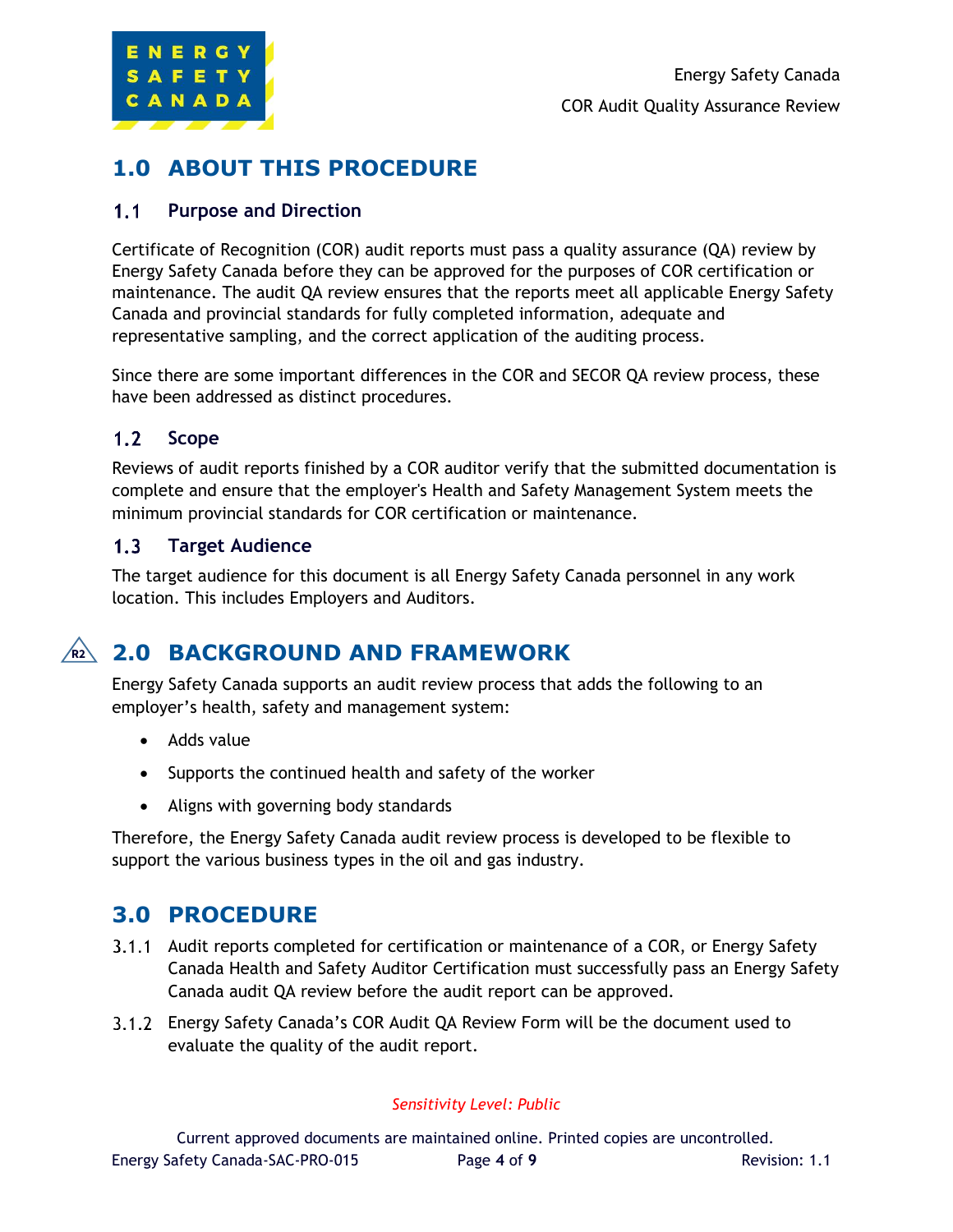

- This Audit QA Review Form has been formally approved by the applicable governing bodies
- The Audit QA Review Form shall only be changed in consultation with those governing bodies
- 3.1.3 To successfully pass an Energy Safety Canada QA review the auditor must achieve 100% on all critical criteria (2.2.5 below), and 80% overall.

### **4.0 AUDIT REVIEW**

- 4.1.1 An Energy Safety Canada audit reviewer shall use the COR Audit QA Review Form to ensure:
- 4.1.2 Critical data regarding the employer, auditor, and audit have been included in the audit report. This includes:
	- Employer name, address, contact name, phone number, and email
	- WCB account number(s) and industry code(s) covered by the audit
	- Auditor name, phone number, and certification number
	- Audit start date, last date on site and submission date
	- Type of audit (e.g., COR certification; COR maintenance; administrative audit; auditor qualification, etc.)
	- An Executive Summary, Organizational Chart, Company Profile, Document Review List, and a Pre-Audit Letter
- 4.1.3 Interview sampling standards have been met.
	- Auditors have provided a detailed breakdown of the employer's total workforce according to WCB accounts and industry codes. This will include how many employees were interviewed from each category specifically: major departments, organizational level, and job positions.
	- Auditors have provided a justification for their interview sampling
- 4.1.4 Worksite sampling standards have been met.
	- Auditors have provided a detailed breakdown of all the employer's worksites within the scope of the audit, the type of activities conducted on the site and whether they were visited.
	- Auditors have confirmed compliance with all standards related to worksite sampling.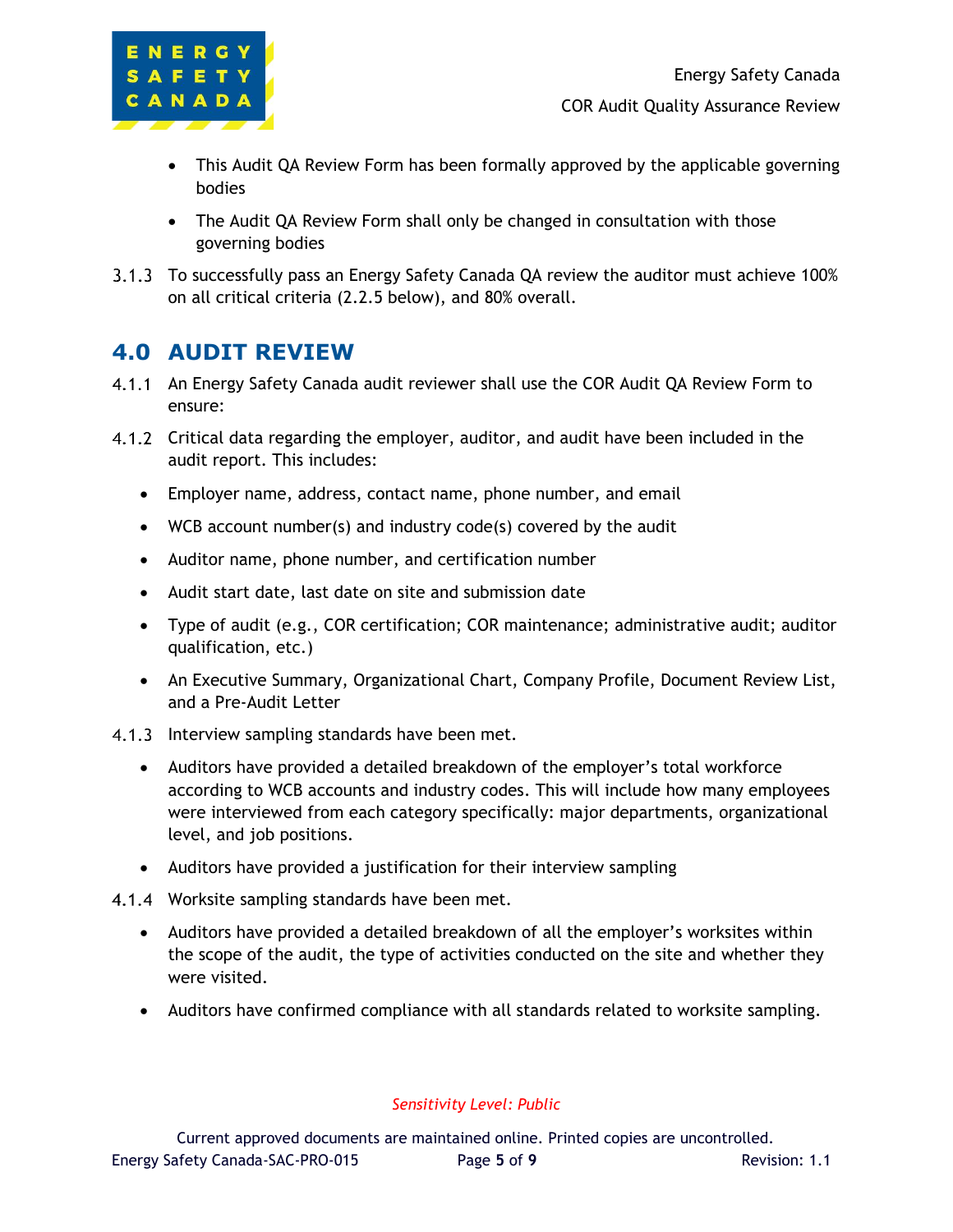

- 4.1.5 The proper auditing process was followed, the appropriate protocol was used correctly, and that the auditor has produced a comprehensive and accurate audit report for the employer.
- 4.1.6 Critical criteria are any audit shortcomings that must be corrected by the auditor before the audit report is approved. These criteria include:
	- Auditor notes must accurately answer the question according to the instructions
	- Audit instructions must be applied correctly in responding to each question
	- Audit scores must be accurately calculated and fully justified
	- Contradictions between scoring, auditor notes, and/or recommendations within elements should not be found
	- Contradictions between findings from one element to another should not be found
	- Key audit Strengths must be provided within the Executive Summary that are;
		- o Clear
		- o Company Specific
		- o Relevant
		- o Appropriate
	- For any question in which points were withheld, a Suggestion for Improvement must be provided, which;
		- o Describes the deficiency
		- o Provides a clear and actionable solution for each deficiency
		- o Describes the benefit of implementing the solution
		- o Is appropriate
	- A single Suggestion for Improvement may cover multiple deficiencies within the same Topic.
	- The completed audit report must be professional in appearance with minimal grammar or spelling errors
- 4.1.7 Non-Critical criteria are scored but may not require correction if the QA review score meets the 80% overall minimum requirements. These criteria include:
	- Validation techniques (documentation review, interview, observation) must be applied according to the audit guidelines. For example; validation techniques included in a response, which are outside the scope of the question.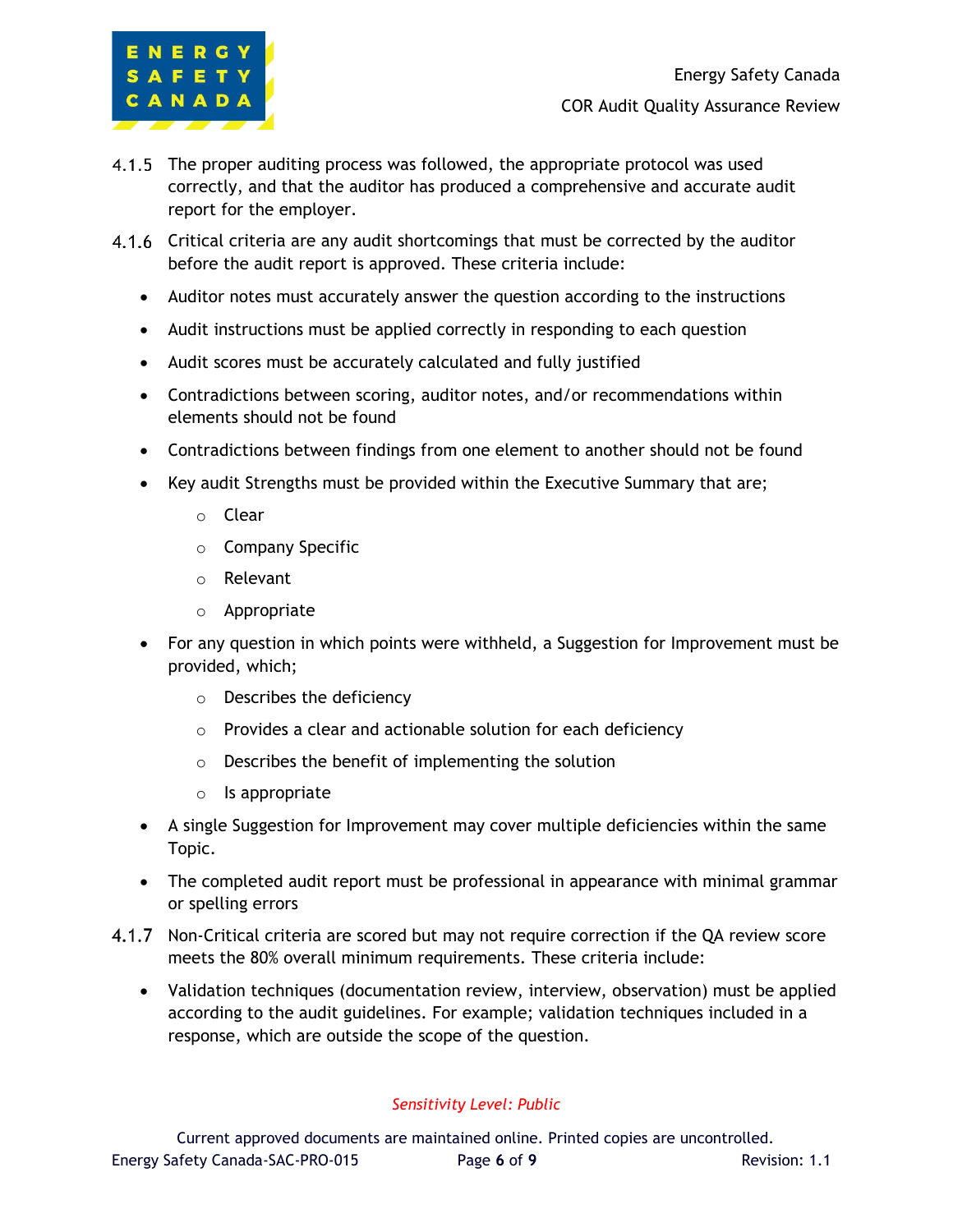

- Reports must include a listing of health and safety management system strengths, supported by company specific auditor notes, and presented according to the Energy Safety Canada audit report format.
- Reports must include a list of company specific recommendations for improvement, supported by auditor notes and scoring, and presented according to the Energy Safety Canada audit report format.

# **5.0 AUDIT REVIEW FEEDBACK**

- Energy Safety Canada shall provide feedback to auditors as part of the audit QA review process. This feedback will outline the strengths of their report, identify required corrections, and, as applicable, recommend opportunities for improvement.
- Energy Safety Canada shall provide auditors the opportunity to address any audit deficiencies identified in the audit QA review process. There are two critical deadlines associated with the audit correction process:
	- Auditors must return a corrected audit within 15 days of receiving their audit QA review feedback.
	- The total timeline permitted for the audit QA review/audit correction process is 90 days from the auditors receiving their first audit QA review feedback.
- $\hat{R_1}$  5.1.3 Conditional Approval: Auditors may be required to return a corrected audit within 2 to 5 days of receiving their QA review feedback.
	- Energy Safety Canada shall inform both the employer and the auditor of the completion of the audit QA review process in writing. In this communication, Energy Safety Canada shall also inform the:
		- Employer that they are to expect a final, approved version of the audit from their auditor.
		- Auditor that they are responsible to provide the employer with a final, approved version of the audit.
	- Energy Safety Canada shall not accept audit reports for certification or maintenance of certification purposes that fail to meet the quality standards applied in the audit QA review.
	- Both the employer and auditor will be informed of a decision by Energy Safety Canada to mark an audit report invalid that fails to pass the Energy Safety Canada audit QA review process.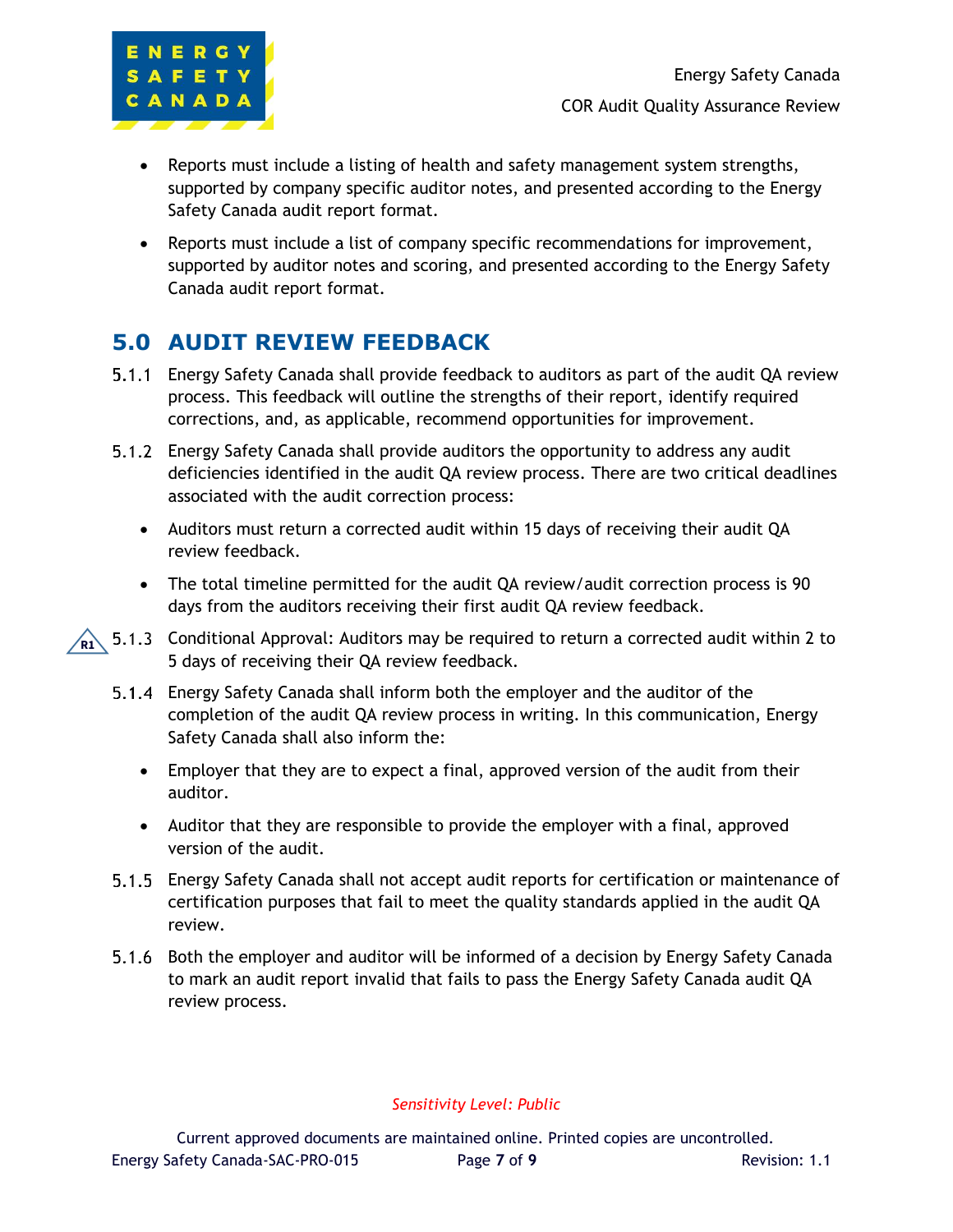

### **6.0 ROLES AND RESPONSIBILITIES**

| <b>Auditor</b>                           | Review SAC-PRO-042: Outline of Roles and Responsibilities <sup>1</sup> , to ensure<br>$\bullet$<br>compliance with Energy Safety Canada's program requirements<br>Be available to conduct the audit in its entirety<br>$\bullet$<br>Audit report shortcoming must be completed by the auditor<br>$\bullet$<br>Return a corrected audit within 15 days of receiving their audit QA<br>$\bullet$<br>review feedback<br>Responsible for providing the employer with a final, approved version of<br>the audit                                                                                                                                                                                                |
|------------------------------------------|-----------------------------------------------------------------------------------------------------------------------------------------------------------------------------------------------------------------------------------------------------------------------------------------------------------------------------------------------------------------------------------------------------------------------------------------------------------------------------------------------------------------------------------------------------------------------------------------------------------------------------------------------------------------------------------------------------------|
| Employer                                 | Review SAC-PRO-042: Outline of Roles and Responsibilities, to ensure<br>$\bullet$<br>compliance with Energy Safety Canada's program requirements<br>Have an active health and safety management system in place<br>$\bullet$<br>Select a qualified Energy Safety Canada auditor who is available to<br>$\bullet$<br>conduct the audit in its entirety, from the registration process through<br>to data gathering and report approval<br>Be informed of the completion of the audit QA review process in writing<br>$\bullet$<br>Be informed of a decision by Energy Safety Canada to mark an audit<br>$\bullet$<br>report invalid that fails to pass the Energy Safety Canada audit QA<br>review process |
| <b>Energy</b><br><b>Safety</b><br>Canada | Perform a Quality Assurance (QA) review on the submitted audit<br>٠<br>Provide feedback to auditors as part of the audit QA review process<br>$\bullet$<br>Provide auditors the opportunity to address any audit deficiencies<br>$\bullet$<br>Shall inform both the employer and the auditor of the completion of the<br>$\bullet$<br>audit QA review process in writing<br>Shall inform both the employer and the auditor of a decision to mark an<br>$\bullet$<br>audit report invalid that fails to pass the audit QA review process<br>Shall not accept audit reports for certification or maintenance of<br>$\bullet$<br>certification purposes that fail to meet the quality standards              |